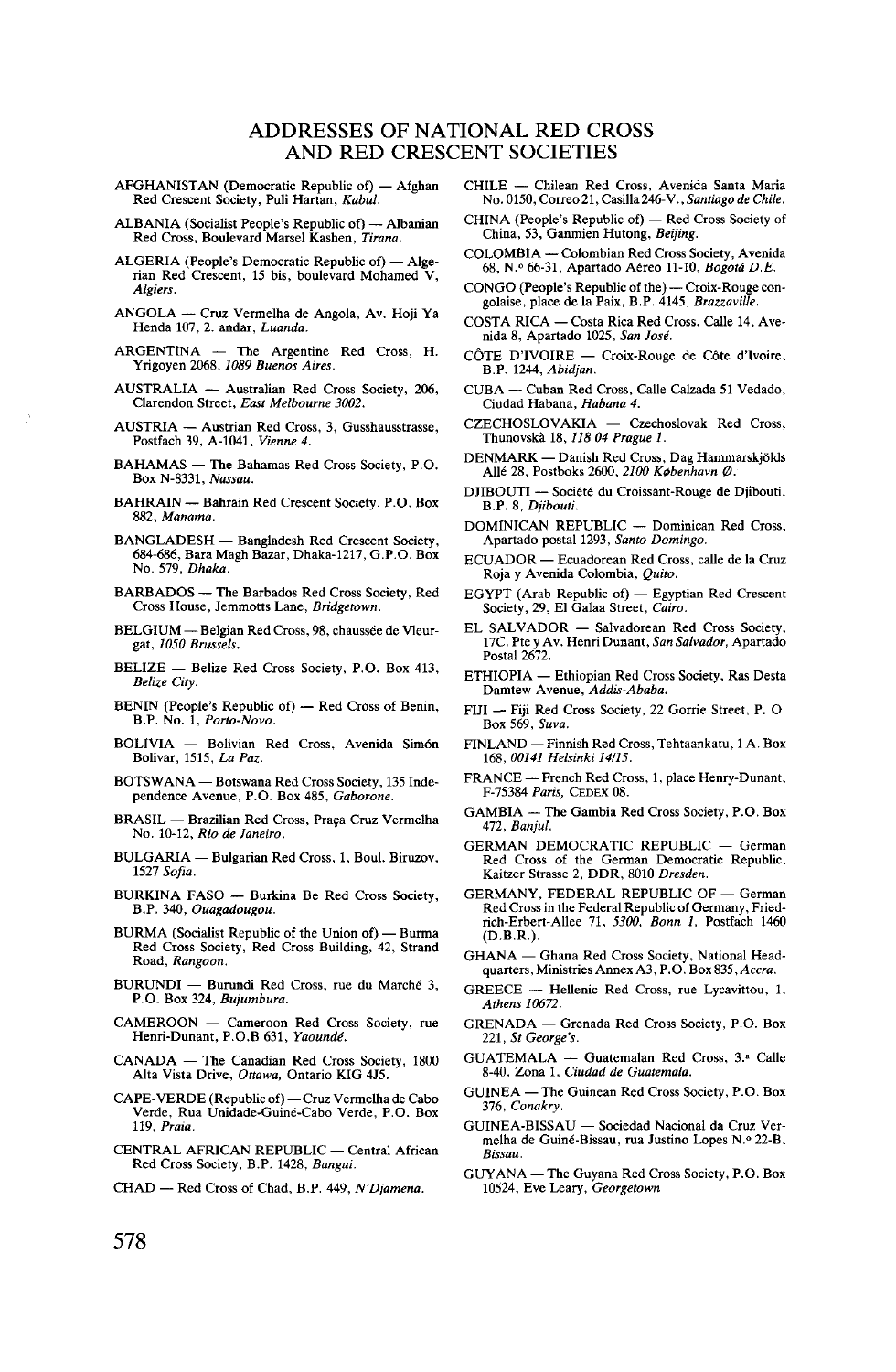- HAITI Haitian National Red Cross Society, place des Nations Unies, B.P. 1337, *Port-au-Prince.*
- HONDURAS Honduran Red Cross, *1.'* Calle, l.« y 2.a Avenidas, *Comayagiiela D.M.*
- HUNGARY Hungarian Red Cross, V. Arany Janos utca, 31, *Budapest 1367.* Mail Add.: *1367 Budapest 51. Pf. 121.*
- ICELAND Icelandic Red Cross, Raudararstigur 18, <sup>105</sup> *Reykjavik.*
- INDIA Indian Red Cross Society, 1, Red Cross Road, *New-Dehli 110001.*
- INDONESIA Indonesian Red Cross Society, II Jend Gatot subroto Kar. 96, Jakarta Selatan 12790, P.O. Box 2009, *Jakarta.*
- IRAN The Red Crescent Society of the Islamic Repub- lic of Iran, Avenue Ostad Nejatollahi, *Tehran.*
- IRAQ Iraqui Red Crescent Society, Mu'ari Street, Mansour, *Bagdad.*
- IRELAND Irish Red Cross Society, 16, Merrion Square, *Dublin 2.*
- ITALY Italian Red Cross, 12, via Toscana, 00187 *Rome.*
- JAMAICA The Jamaica Red Cross Society, 76, Arnold Road, *Kingston 5.*
- JAPAN The Japanese Red Cross Society, 1-3, Shiba- Daimon, I-chome, Minato-Ku, *Tokyo 105.*
- JORDAN Jordan National Red Crescent Society, P.O. Box 10001, *Amman.*
- KENYA Kenya Red Cross Society, St. John's Gate, P.O. Box 40712, *Nairobi.*
- KOREA (Democratic People's Republic of) Red of Korea, Ryonhwa 1, Central District, Pyongyang.
- KOREA (Republic of) The Republic of Korea Na- tional Red Cross, 32-3Ka, Nam San Dong, Choong- Ku, *Seoul 100.*
- KUWAIT Kuwait Red Crescent Society, P.O. Box 1359 Safat, *Kuwait.*
- LAO PEOPLE'S DEMOCRATIC REPUBLIC Lao Red Cross, B.P. 650, *Vientiane.*
- LEBANON —Lebanese Red Cross, rue Spears, *Beirut.*
- LESOTHO Lesotho Red Cross Society, P.O. Box 366, *Maseru 100.*
- LIBERIA Liberian Red Cross Society, National Head- quarters, 107 Lynch Street, P.O. Box 5081, *Monrovia.*
- LIBYAN ARAB JAMAHIRIYA Libyan Red Cres- cent, P.O. Box 541, *Benghazi.*
- LIECHTENSTEIN Liechtenstein Red Cross, Heilig- kreuz, 9490 *Vaduz.*
- LUXEMBOURG Luxembourg Red Cross, Pare de la Ville, B.P. 404, *Luxembourg 2.*
- MADAGASCAR Malagasy Red Cross Society, 1, rue Patrice Lumumba, *Antananarivo.*
- MALAWI Malawi Red Cross Society, Conforzi Road, P.O. Box 983, *Lilongwe.*
- MALAYSIA Malaysian Red Crescent Society, JKR 32 Jalan Nipah, off Jalan Ampang, *Kuala Lumpur 55000.*
- MALI Mali Red Cross, B.P. 280, *Bamako.*
- MAURITANIA Mauritanian Red Crescent, B.P. 344, anenue Gamal Abdel Nasser, *Nouakchott.*
- MAURITIUS Mauritius Red Cross Society, Ste Therese Street, *Curepipe.*
- MEXICO Mexican Red Cross, Calle Luis Vives 200, Col. Polanco, C.P. 11510, *Mtxico 10, D.F.*
- MONACO Red Cross of Monaco, 27 boul. de Suisse, *Monte Carlo.*
- MONGOLIA Red Cross Society of Mongolia, Central Post Office, Post Box 537, *Ulan Bator.*
- MOROCCO Moroccan Red Crescent, B.P. 189, *Rabat.*
- MOZAMBIQUE Cruz Vermehla de Mozambique, Caixa Postal 2986, *Maputo.*
- NEPAL Nepal Red Cross Society, Tahachal Kalimati, P.B. 217 *Kathmandu.*
- NETHERLANDS The Netherlands Red Cross, P.O.B. 28120, *2502 KC The Hague.*
- ety. Red Cross House, 14 Hill Street, Wellington 1. (P.O. Box 12-140, *Wellington Thorndon.)*
- NICARAGUA Nicaráguan Red Cross, Apartado 3279, Managua D.N..
- NIGER Red Cross Society of Niger, B.P. 11386, *Niamey.*
- NIGERIA Nigerian Red Cross Society, 11 Eko Akete Close, off St. Gregory's Rd., P.O. Box 764, *Lagos.*
- NORWAY Norwegian Red Cross, P.O. Box 6875, St. Olavspl. N-0130 *Oslo 1.*
- PAKISTAN Pakistan Red Crescent Society, National Headquarters, Sector H-8, *Islamabad.*
- PANAMA Red Cross Society of Panama, Apartado Postal 668, Zona 1, *Panama.*
- PAPUA NEW GUINEA Papua New Guinea Red Cross Society, P.O. Box 6545, *Boroko.*
- PARAGUAY Paraguayan Red Cross, Brasil 216, esq. José Berges, Asunción.
- PERU Peruvian Red Cross, Av. Camino del Inca y Nazarenas, Urb. Las Gardenias — Surco — Apartado<br>1534, *Lima*.
- PHILIPPINES -- The Philippine National Red Cross, Bonifacio Drive, Port Area, P.O. Box 280, *Manila*<br>2803
- *2803.* POLAND Polish Red Cross, Mokotowska 14, 00-950 *Warsaw.*
- PORTUGAL Portuguese Red Cross, Jardim 9 Abril, 1 a 5, 1293 *Lisbon.*
- QATAR Qatar Red Crescent Society, P.O. Box 5449, *Doha.*
- ROMANIA Red Cross of the Socialist Republic of Romania, Strada Biserica Amzei, 29, Bucarest.
- RWANDA Rwandese Red Cross, B.P. 425, Kigali,
- RWANDA Rwandese Red Cross, B.P. 425, *Kigali.* SAINT LUCIA Saint Lucia Red Cross, P.O. Box 271, *Castries St. Lucia,* W. I.
- SAN MARINO Red Cross of San Marino, Comité central, *San Marino.*
- SAO TOME AND PRINCIPE Sociedade Nacional da Cruz Vermelha de Sao Tome' e Principe, C.P. 96, *Sao*
- **The SAUDI ARABIA Saudi Arabian Red Crescent Soci-**<br>  $T_{\text{av}}$ , *Riyadh 11129*.
- SENEGAL Senegalese Red Cross Society, Bd Franklin-Roosevelt, P.O.B. 299, *Dakar.*
- SIERRA LEONE Sierra Leone Red Cross Society, 6, Liverpool Street, P.O.B. 427, *Freetown.*
- SINGAPORE Singapore Red Cross Society, Red Cross House 15, Penang Lane, *Singapore 0923.*
- SOMALIA (Democratic Republic) Somali Red Cres- cent Society, P.O. Box 937, *Mogadishu.*